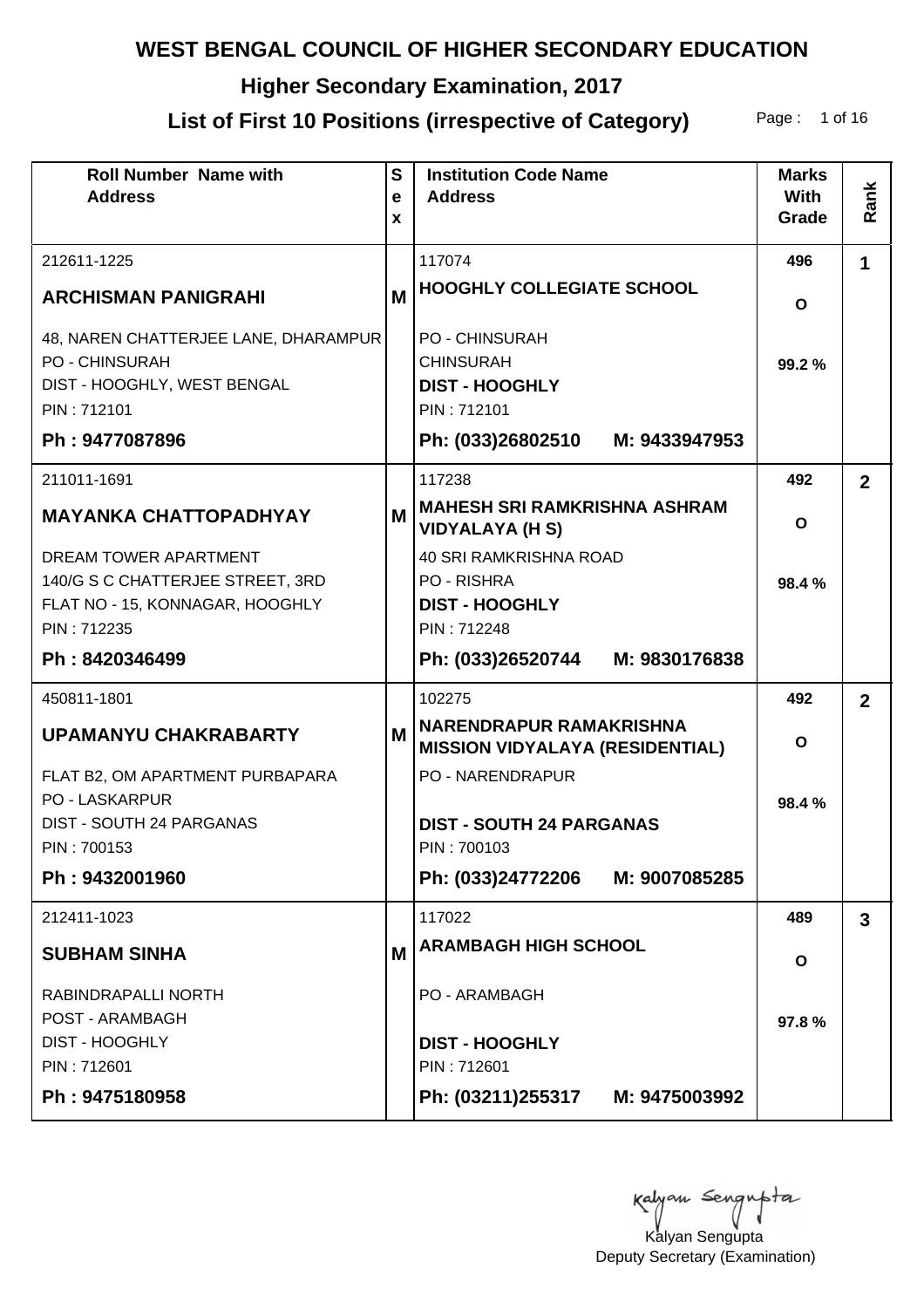## **Higher Secondary Examination, 2017**

### List of First 10 Positions (irrespective of Category) Page: 2 of 16

| <b>Roll Number Name with</b><br><b>Address</b>                                                               | $\mathbf{s}$<br>$\mathbf e$<br>X | <b>Institution Code Name</b><br><b>Address</b>                                                                              | <b>Marks</b><br><b>With</b><br>Grade | Rank           |
|--------------------------------------------------------------------------------------------------------------|----------------------------------|-----------------------------------------------------------------------------------------------------------------------------|--------------------------------------|----------------|
| 220111-2282                                                                                                  |                                  | 114014                                                                                                                      | 489                                  |                |
| <b>SURAJIT LOHAR</b>                                                                                         | M                                | <b>BANKURA ZILLA SCHOOL(GOVT)</b>                                                                                           | $\mathbf{o}$                         | $\overline{3}$ |
| P W ROADS CAMPUS NUTANCHATI<br><b>PO - BANKURA</b><br><b>DIST - BANKURA</b><br>PIN: 722101<br>Ph: 9474566965 |                                  | <b>PO - BANKURA</b><br><b>PS - BANKURA SADAR</b><br><b>DIST - BANKURA</b><br>PIN: 722101<br>Ph: (03242)251133 M: 9434219710 | 97.8%                                |                |
| 130411-1529                                                                                                  |                                  | 108079                                                                                                                      | 486                                  | 4              |
| <b>CHINMOY ADHIKARY</b>                                                                                      | M                                | <b>MAYNAGURI SUBHASNAGAR HIGH</b><br><b>SCHOOL</b>                                                                          | O                                    |                |
| <b>VILL - HOSPITAL PARA</b><br>POST - MAYNAGURI<br><b>DIST - JALPAIGURI</b><br>PIN: 735224                   |                                  | <b>PO - MAYNAGURI</b><br><b>DIST- JALPAIGURI</b><br>PIN: 735224                                                             | 97.2%                                |                |
| Ph: 7602224037                                                                                               |                                  | Ph: (03561)233109 M: 9434412508                                                                                             |                                      |                |
| 220121-1078                                                                                                  |                                  | 114019                                                                                                                      | 486                                  | 4              |
| <b>ANKITA SHIT</b>                                                                                           | F                                | <b>BANKURA MISSION GIRLS' HIGH</b><br><b>SCHOOL (H.S.)</b>                                                                  | $\mathbf{o}$                         |                |
| SARATPALLY KATJURIDANGA                                                                                      |                                  | PO & PS - BANKURA                                                                                                           |                                      |                |
| <b>PO - KENDUADIHI</b><br><b>DIST - BANKURA</b>                                                              |                                  | <b>DIST - BANKURA</b>                                                                                                       | 97.2%                                |                |
| PIN: 722102                                                                                                  |                                  | PIN: 722101                                                                                                                 |                                      |                |
|                                                                                                              |                                  | Ph: (03242)253862 M: 9474184290                                                                                             |                                      |                |
| 410211-1867                                                                                                  |                                  | 101193                                                                                                                      | 486                                  | 4              |
| <b>ADARSH AGARWAL</b>                                                                                        | M                                | <b>SHREE JAIN VIDYALAYA</b>                                                                                                 | O                                    |                |
| 2412 RAMCHAND MUKHERJEE LANE<br>TOBIN ROAD, KOLKATA                                                          |                                  | 18/D, SUKEAS LANE<br><b>KOLKATA</b><br><b>DIST - KOLKATA</b>                                                                | 97.2%                                |                |
| PIN: 700036                                                                                                  |                                  | PIN: 700001                                                                                                                 |                                      |                |
| Ph: 8013694170                                                                                               |                                  | Ph: (033)2104139<br>M: 9831068800                                                                                           |                                      |                |

Kalyan Sengn pta

Deputy Secretary (Examination) Kalyan Sengupta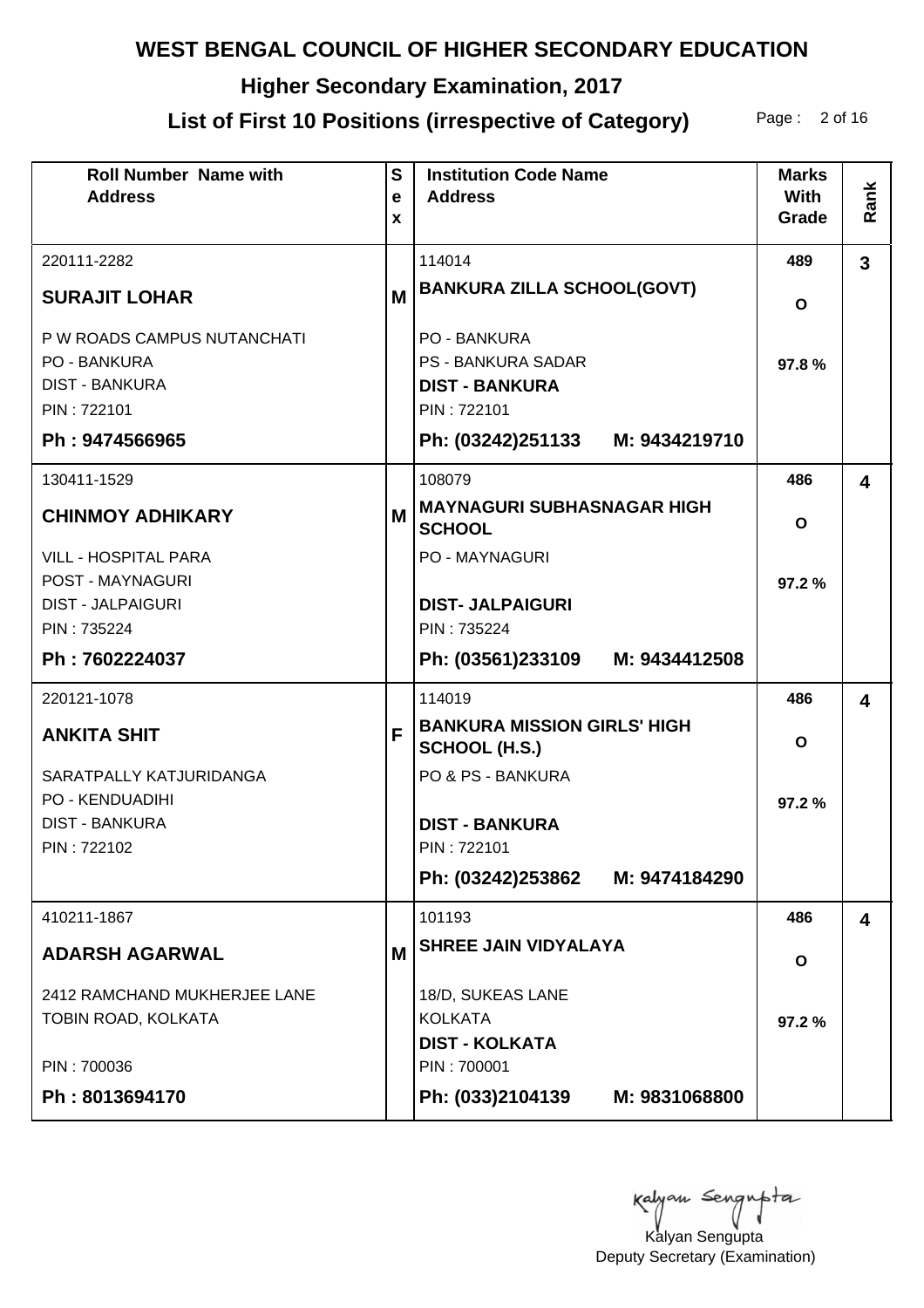## **Higher Secondary Examination, 2017**

### List of First 10 Positions (irrespective of Category) Page: 3 of 16

| <b>Roll Number Name with</b><br><b>Address</b>        | $\mathbf{s}$<br>e | <b>Institution Code Name</b><br><b>Address</b>     | <b>Marks</b><br><b>With</b> | Rank |
|-------------------------------------------------------|-------------------|----------------------------------------------------|-----------------------------|------|
|                                                       | X                 |                                                    | Grade                       |      |
| 130411-1357                                           |                   | 108034                                             | 485                         | 5    |
| <b>HIRANMOY ROY</b>                                   | M                 | <b>MOYNAGURI HIGH SCHOOL</b>                       | $\mathbf{o}$                |      |
| <b>VILL - DHOWLAGURI</b><br><b>PO - DHOWLAGURI</b>    |                   | PO.& PS.: MOYNAGURI                                |                             |      |
| <b>DIST - JALPAIGURI</b>                              |                   | <b>DIST - JALPAIGURI</b>                           | 97.0%                       |      |
| PIN: 735224                                           |                   | PIN: 735224                                        |                             |      |
| Ph: 9800782004                                        |                   | Ph: (03561)233067 M: 9733311830                    |                             |      |
| 201511-1648                                           |                   | 204397                                             | 485                         | 5    |
| <b>SHAMIK DUTTA</b>                                   | M                 | <b>USHAGRAM BOYS' HIGH SCHOOL (H.S.)</b>           | O                           |      |
| RAMKRISHNA SARANI KHEJURITALA                         |                   | PO - USHAGRAM, ASANSOL                             |                             |      |
| 2NO MOHISHILA COLONY<br>PO - ASANSOL, DIST - BURDWAN  |                   | <b>DIST - PASCHIM BURDWAN</b>                      | 97.0%                       |      |
| PIN: 713303                                           |                   | PIN: 713303                                        |                             |      |
| Ph: 9153253193                                        |                   | Ph: (0341)2274347 M: 9474606063                    |                             |      |
| 201511-1799                                           |                   | 204191                                             | 485                         | 5    |
| <b>ROHIT KUMAR</b>                                    | M                 | <b>ASANSOL OLD STATION HIGH SCHOOL</b>             | $\mathbf{o}$                |      |
| 1 NO MOHISHILA COLONY ATTA                            |                   | PO - ASANSOL                                       |                             |      |
| <b>CHAKI GOLI ASANSOL</b><br><b>BURDWAN</b>           |                   | <b>DIST - PASCHIM BURDWAN</b>                      | 97.0%                       |      |
| PIN: 713303                                           |                   | PIN: 713303                                        |                             |      |
| Ph: 9732101944                                        |                   | Ph: (0341)2301281 M: 9434732176                    |                             |      |
| 220111-2286                                           |                   | 114014                                             | 485                         | 5    |
| <b>SUBHADIP SINGHA MAHAPATRA</b>                      | M                 | <b>BANKURA ZILLA SCHOOL(GOVT)</b>                  | O                           |      |
| <b>VILL - AMJHORE</b>                                 |                   | <b>PO - BANKURA</b>                                |                             |      |
| PO - SUKHADALI, PS - SARENGA<br><b>DIST - BANKURA</b> |                   | <b>PS - BANKURA SADAR</b><br><b>DIST - BANKURA</b> | 97.0%                       |      |
| PIN: 722150                                           |                   | PIN: 722101                                        |                             |      |
| Ph: 9434654310                                        |                   | Ph: (03242)251133 M: 9434219710                    |                             |      |

Kalyan Sengn pta

Deputy Secretary (Examination) Kalyan Sengupta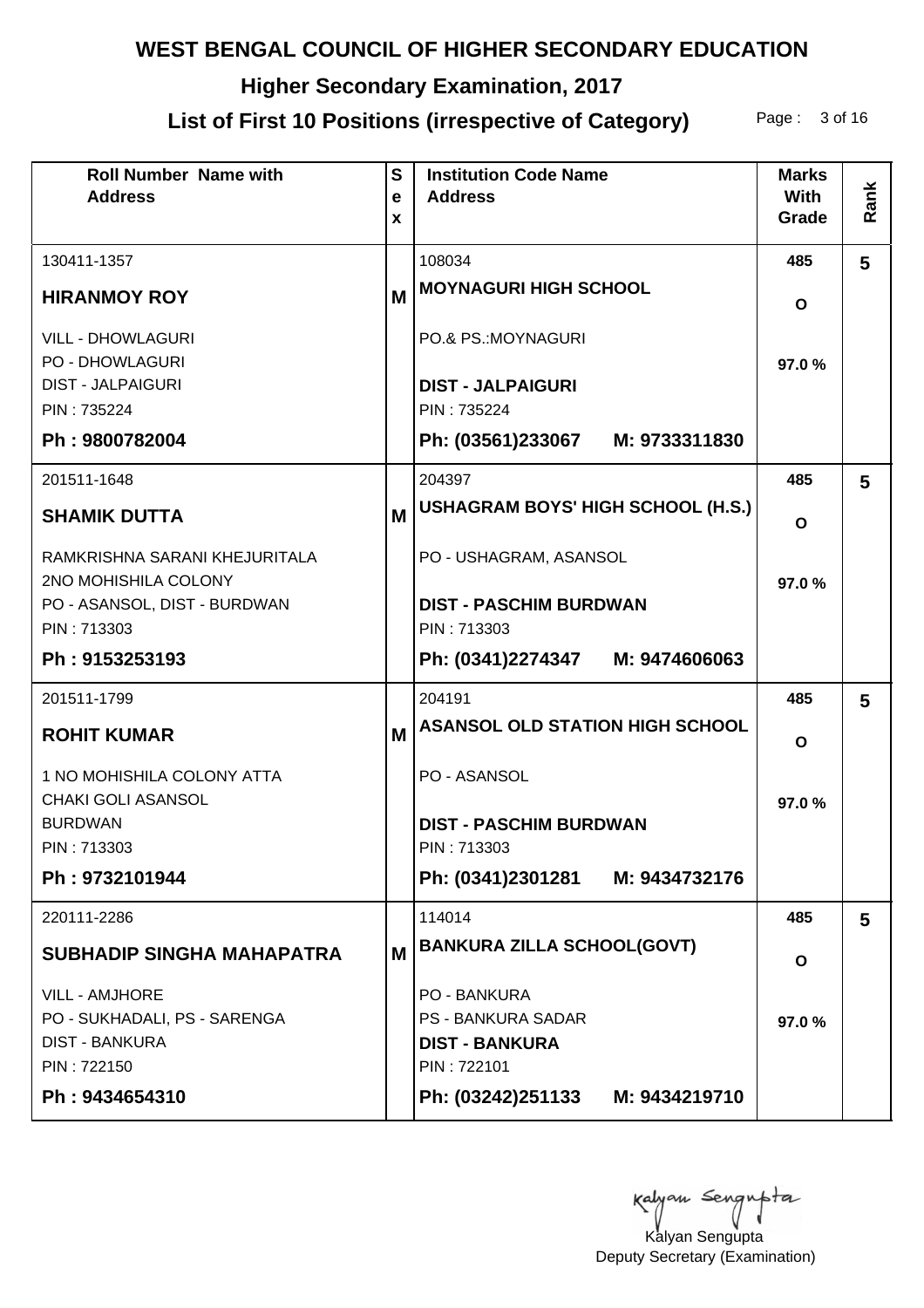## **Higher Secondary Examination, 2017**

### List of First 10 Positions (irrespective of Category) Page: 4 of 16

| <b>Roll Number Name with</b><br><b>Address</b>                                                   | $\mathbf{s}$<br>e<br>X | <b>Institution Code Name</b><br><b>Address</b>                                                               | <b>Marks</b><br><b>With</b><br>Grade | Rank           |
|--------------------------------------------------------------------------------------------------|------------------------|--------------------------------------------------------------------------------------------------------------|--------------------------------------|----------------|
| 200711-1828<br><b>AKHIL KUMAR NANDI</b>                                                          | M                      | 104041<br><b>BURDWAN MUNICIPAL HIGH SCHOOL</b>                                                               | 484<br>O                             | 6              |
| VILL-PO-SARANGA<br><b>PS-KHANDA GHOS</b><br><b>DIST-BURDWAN</b><br>PIN: 713423<br>Ph: 9434665436 |                        | PO - BURDWAN<br><b>PS - SADAR</b><br><b>DIST - BURDWAN</b><br>PIN: 713101<br>Ph: (0342)2634578 M: 9434574644 | 96.8%                                |                |
| 400321-1418                                                                                      |                        | 101252                                                                                                       | 484                                  | 6              |
| <b>MANJISTHA SAHA</b>                                                                            | F                      | <b>BIDYA BHARATI GIRLS HIGH SCHOOL</b>                                                                       | $\mathbf{o}$                         |                |
| 57/6A/1, SANTOSH ROY ROAD<br><b>BARISHA</b>                                                      |                        | 23A/27NB, BLOCK - B, NEW ALIPUR<br><b>DIST - KOLKATA</b>                                                     | 96.8%                                |                |
| PIN: 700008                                                                                      |                        | PIN: 700053                                                                                                  |                                      |                |
| Ph: 9748170470                                                                                   |                        | Ph: (033)24780348                                                                                            |                                      |                |
| 450811-1743                                                                                      |                        | 102275                                                                                                       | 484                                  | 6              |
| <b>DHRUBAJYOTI SEN</b>                                                                           | M                      | <b>NARENDRAPUR RAMAKRISHNA</b><br><b>MISSION VIDYALAYA (RESIDENTIAL)</b>                                     | O                                    |                |
| 16/A, (19/1) VIVEKANANDA SARANI<br>NABAGRAM, SERAMPORE, HOOGHLY<br><b>PO - MALLIKPARA</b>        |                        | <b>PO - NARENDRAPUR</b><br><b>DIST - SOUTH 24 PARGANAS</b>                                                   | 96.8%                                |                |
| PIN: 712203                                                                                      |                        | PIN: 700103                                                                                                  |                                      |                |
| Ph: 9433274617                                                                                   |                        | Ph: (033)24772206 M: 9007085285                                                                              |                                      |                |
| 130411-1530                                                                                      |                        | 108079                                                                                                       | 483                                  | $\overline{7}$ |
| <b>SUJAY MALLICK</b>                                                                             | M                      | <b>MAYNAGURI SUBHASNAGAR HIGH</b><br><b>SCHOOL</b>                                                           | O                                    |                |
| <b>VILL SUBHASHNAGAR</b><br>POST MAYNAGURI<br><b>DIST JALPAIGURI</b><br>PIN: 735224              |                        | PO - MAYNAGURI<br><b>DIST- JALPAIGURI</b><br>PIN: 735224                                                     | 96.6%                                |                |
| Ph: 9002443430                                                                                   |                        | Ph: (03561)233109<br>M: 9434412508                                                                           |                                      |                |

Kalyan Sengn pta

Deputy Secretary (Examination) Kalyan Sengupta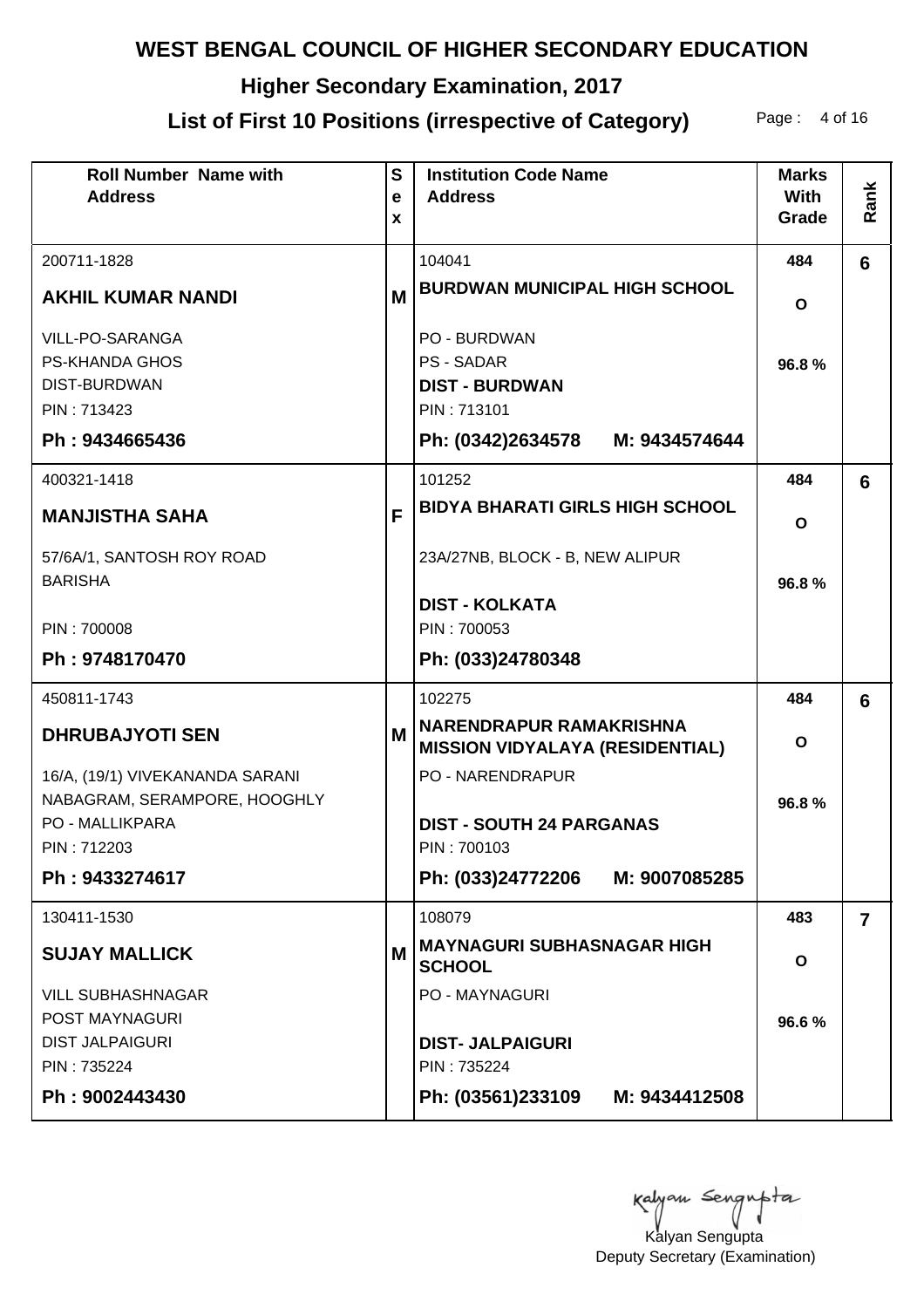## **Higher Secondary Examination, 2017**

### List of First 10 Positions (irrespective of Category) Page: 5 of 16

| <b>Roll Number Name with</b><br><b>Address</b> | S<br>e<br>X | <b>Institution Code Name</b><br><b>Address</b>                           | <b>Marks</b><br><b>With</b><br>Grade | Rank           |
|------------------------------------------------|-------------|--------------------------------------------------------------------------|--------------------------------------|----------------|
| 140111-1464                                    |             | 109014                                                                   | 483                                  | $\overline{7}$ |
| <b>RANADIP KUMAR MAHATO</b>                    | M           | <b>RAIGANJ CORONATION HIGH SCHOOL</b>                                    | $\mathbf{o}$                         |                |
| <b>WEST SUDARSHANPUR</b>                       |             | PO & PS - RAIGANJ                                                        |                                      |                |
| PO - RAIGANJ<br><b>DIST - UTTAR DINAJPUR</b>   |             | <b>DIST - UTTAR DINAJPUR</b>                                             | 96.6%                                |                |
| PIN: 733134                                    |             | PIN: 733134                                                              |                                      |                |
| Ph: 9434966400                                 |             | Ph: (03523)52756 M: 9434052757                                           |                                      |                |
| 312821-1150                                    |             | 105056                                                                   | 483                                  | $\overline{7}$ |
| <b>NOUREEN HOSSAIN</b>                         | F           | <b>CONTAI HINDU GIRLS' SCHOOL</b>                                        | $\mathbf{o}$                         |                |
| <b>VILL - ATHILAGORI</b>                       |             | PO & PS - CONTAI                                                         |                                      |                |
| PO - CONTAI                                    |             |                                                                          | 96.6%                                |                |
| <b>DIST - PURBA MEDINIPUR</b><br>PIN: 721401   |             | <b>DIST - PURBA MEDINIPUR</b><br>PIN: 721401                             |                                      |                |
| Ph: 9434179974                                 |             | Ph: (03220)255090 M: 9475064016                                          |                                      |                |
| 445211-1269                                    |             | 116028                                                                   | 483                                  | $\overline{7}$ |
| <b>ROUNAK CHAKRABORTY</b>                      | М           | <b>GORABAZAR ISWAR CHANDRA</b><br><b>INSTITUTION</b>                     | $\mathbf{o}$                         |                |
| <b>KANDI NUTANPARA</b>                         |             | <b>PO - BERHAMPORE</b>                                                   |                                      |                |
| PO - KANDI, PS - KANDI                         |             | <b>P.S.: BERHAMPORE</b>                                                  | 96.6%                                |                |
| <b>DISTRICT - MURSHIDABAD</b><br>PIN: 742137   |             | <b>DIST - MURSHIDABAD</b><br>PIN: 742101                                 |                                      |                |
| Ph: 9474021906                                 |             | Ph: (03482)252886 M: 9434335995                                          |                                      |                |
| 450811-1728                                    |             | 102275                                                                   | 483                                  | $\overline{7}$ |
| <b>ARANYA DUTTA</b>                            | M           | <b>NARENDRAPUR RAMAKRISHNA</b><br><b>MISSION VIDYALAYA (RESIDENTIAL)</b> | $\mathbf{o}$                         |                |
| 10/2 KALI KUMAR MAJUMDAR ROAD                  |             | <b>PO - NARENDRAPUR</b>                                                  |                                      |                |
| SANTOSHPUR, KOLKATA                            |             | <b>DIST - SOUTH 24 PARGANAS</b>                                          | 96.6%                                |                |
| PIN: 700075                                    |             | PIN: 700103                                                              |                                      |                |
| Ph: 9051511555                                 |             | Ph: (033)24772206 M: 9007085285                                          |                                      |                |

Kalyan Sengn pta

Deputy Secretary (Examination) Kalyan Sengupta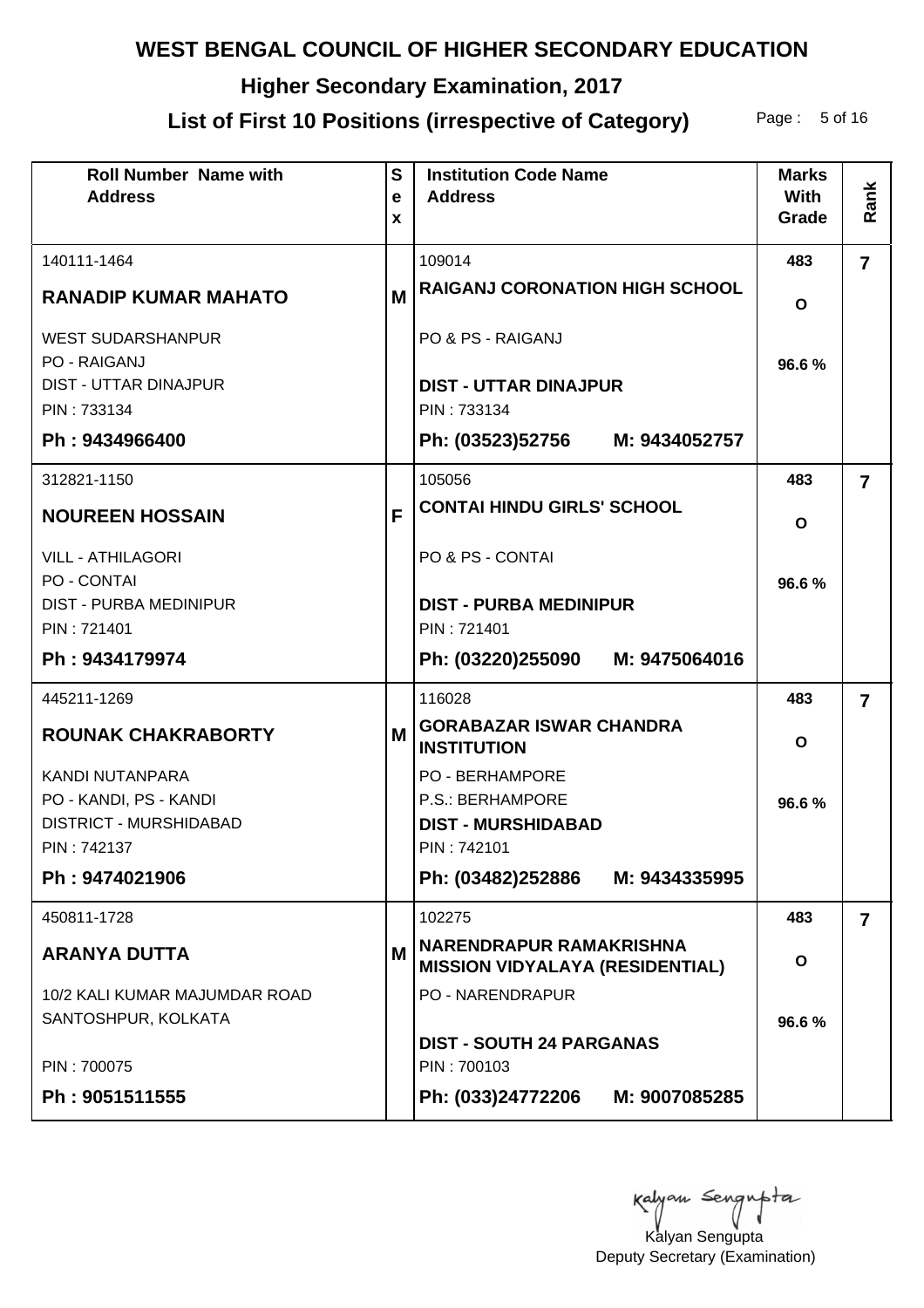## **Higher Secondary Examination, 2017**

### List of First 10 Positions (irrespective of Category) Page: 6 of 16

| <b>Roll Number Name with</b><br><b>Address</b>                                                  | S<br>e<br>X | <b>Institution Code Name</b><br><b>Address</b>                                                        | <b>Marks</b><br><b>With</b><br>Grade | Rank           |
|-------------------------------------------------------------------------------------------------|-------------|-------------------------------------------------------------------------------------------------------|--------------------------------------|----------------|
| 453221-1260                                                                                     |             | 102044                                                                                                | 483                                  | $\overline{7}$ |
| <b>SWAYANGPRABHA SHAW</b>                                                                       | F           | <b>DIAMOND HARBOUR HIGH SCHOOL</b>                                                                    | $\mathbf{o}$                         |                |
| VILL UTTARHAJIPUR MUNSEFF PARA<br>PO - DIAMOND HARBOUR<br>DIST - SOUTH 24 PGS                   |             | PO & PS. DIAMOND HARBOUR<br><b>DIST - 24 PARGANAS (S)</b>                                             | 96.6%                                |                |
| PIN: 743331                                                                                     |             | PIN: 743331                                                                                           |                                      |                |
| Ph: 9434976339                                                                                  |             | Ph: (03174)255212 M: 9434502749                                                                       |                                      |                |
| 453221-1263                                                                                     |             | 102044                                                                                                | 483                                  | $\overline{7}$ |
| <b>SAYANTANI PURKAIT</b>                                                                        | F           | <b>DIAMOND HARBOUR HIGH SCHOOL</b>                                                                    | $\mathbf{o}$                         |                |
| <b>VILL-ROYNAGAR</b><br>PO-DIAMOND HARBOUR<br>DIST-SOUTH 24 PGS<br>PIN: 743331                  |             | PO & PS. DIAMOND HARBOUR<br><b>DIST - 24 PARGANAS (S)</b><br>PIN: 743331                              | 96.6%                                |                |
| Ph: 9933006978                                                                                  |             | Ph: (03174)255212 M: 9434502749                                                                       |                                      |                |
| 461711-1421                                                                                     |             | 103322                                                                                                | 483                                  | $\overline{7}$ |
| <b>SUPRAKASH PAUL</b>                                                                           | М           | <b>DUM DUM KISHORE BHARATI HIGH</b><br><b>SCHOOL</b>                                                  | $\mathbf{o}$                         |                |
| 13 B SUBHASNAGAR BYE LANE                                                                       |             | P-2A, MOTIJHEEL AVENUE                                                                                |                                      |                |
| RABINDRA NAGAR DD CANTONMENT<br><b>KOLKATA</b>                                                  |             |                                                                                                       | 96.6%                                |                |
| PIN: 700065                                                                                     |             | <b>DIST-24 PARGANAS(NORTH)</b><br>PIN: 700074                                                         |                                      |                |
| Ph: 8420526170                                                                                  |             | Ph: (033)25512225 M: 9433130070                                                                       |                                      |                |
| 464611-1367                                                                                     |             | 103132                                                                                                | 483                                  | $\overline{7}$ |
| <b>HRITICK BISWAS</b>                                                                           | M           | <b>MADHYAMGRAM HIGH SCHOOL</b>                                                                        | O                                    |                |
| 1 NO, SREENAGAR<br>MADHYAMGRAM, 24 PGS (N)<br>PO - MADHYAMGRAM<br>PIN: 700129<br>Ph: 8621810899 |             | PO - MADHYAMGRAM<br>P.S.: BARASAT<br><b>DIST - 24 PARGANAS (N)</b><br>PIN:<br>Ph: (033)25385375<br>M: | 96.6%                                |                |
|                                                                                                 |             |                                                                                                       |                                      |                |

Kalyan Sengn pta

Deputy Secretary (Examination) Kalyan Sengupta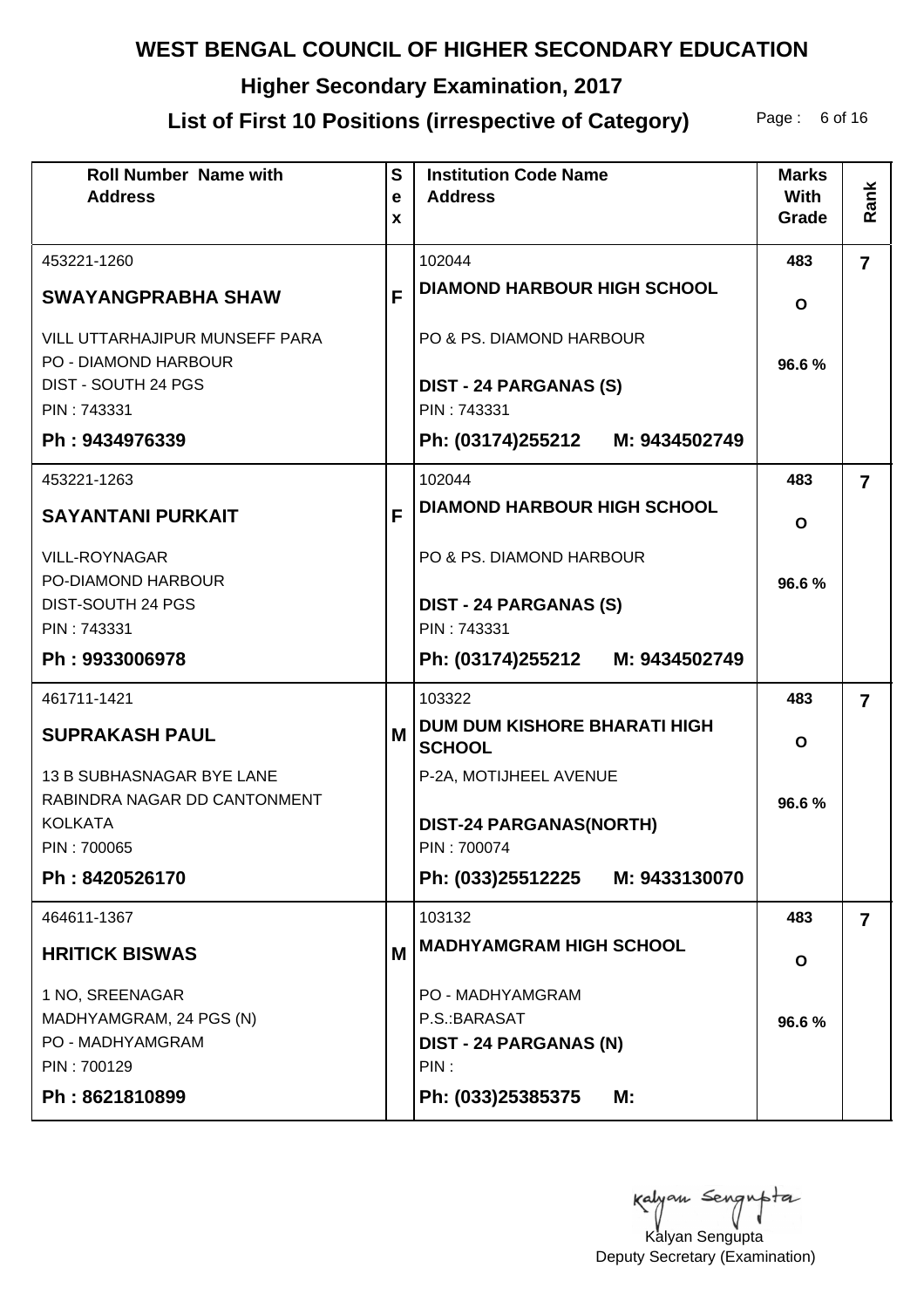## **Higher Secondary Examination, 2017**

### List of First 10 Positions (irrespective of Category) Page: 7 of 16

| <b>Roll Number Name with</b><br><b>Address</b>                                                      | S<br>e<br>X | <b>Institution Code Name</b><br><b>Address</b>                                               | <b>Marks</b><br><b>With</b><br>Grade | Rank |
|-----------------------------------------------------------------------------------------------------|-------------|----------------------------------------------------------------------------------------------|--------------------------------------|------|
| 120411-1272                                                                                         |             | 110028                                                                                       | 482                                  | 8    |
| <b>DEBASISH SAHA</b>                                                                                | M           | <b>TUFANGANJ N N M HIGH SCHOOL</b>                                                           | $\mathbf{o}$                         |      |
| WARD NO - 02<br><b>PO - TUFANGANJ NEWTOWN</b><br>DIST - COOCHBEHAR<br>PIN: 736160<br>Ph: 9046419136 |             | PO - TUFANGANJ<br><b>DIST - COOCHBEHAR</b><br>PIN: 736161<br>Ph: (03582)244221 M: 9434406206 | 96.4%                                |      |
| 120511-1371                                                                                         |             | 110010                                                                                       | 482                                  | 8    |
| <b>KOUSHIK DAS</b>                                                                                  | M           | <b>COOCH BEHAR RAMBHOLA HIGH</b><br><b>SCHOOL</b>                                            | $\mathbf{o}$                         |      |
| <b>VILL - BANCHUKAMARI</b><br>PO - KHARIJA KAKRI BARI<br><b>DIST - COOCH BEHAR</b><br>PIN: 736179   |             | PO - COOCH BEHAR<br><b>DIST - COOCHBEHAR</b><br>PIN: 736101                                  | 96.4%                                |      |
| Ph: 8436300736                                                                                      |             | Ph: (03582)222873 M: 9434808529                                                              |                                      |      |
| 130411-1355                                                                                         |             | 108034                                                                                       | 482                                  | 8    |
| <b>KRISHNENDU ROY</b>                                                                               | M           | <b>MOYNAGURI HIGH SCHOOL</b>                                                                 | $\mathbf{o}$                         |      |
|                                                                                                     |             | PO.& PS.: MOYNAGURI                                                                          |                                      |      |
|                                                                                                     |             | <b>DIST - JALPAIGURI</b><br>PIN: 735224                                                      | 96.4%                                |      |
|                                                                                                     |             | Ph: (03561)233067 M: 9733311830                                                              |                                      |      |
| 220111-1725                                                                                         |             | 114129                                                                                       | 482                                  | 8    |
| <b>PINAKI CHATTERJEE</b>                                                                            | М           | <b>KENDUADIHI HIGH SCHOOL</b>                                                                | O                                    |      |
| SRINAGAR PALLI, GOBINDANAGAR BUS<br>AILAKANDI, KENDUADIHI                                           |             | PO - KENDUADIHI                                                                              | 96.4%                                |      |
| <b>BANKURA</b>                                                                                      |             | <b>DIST - BANKURA</b>                                                                        |                                      |      |
| PIN: 722102<br>Ph: 9434176234                                                                       |             | PIN: 722102<br>Ph: (03242)253340<br>M: 9474567333                                            |                                      |      |

Kalyan Sengn pta

Deputy Secretary (Examination) Kalyan Sengupta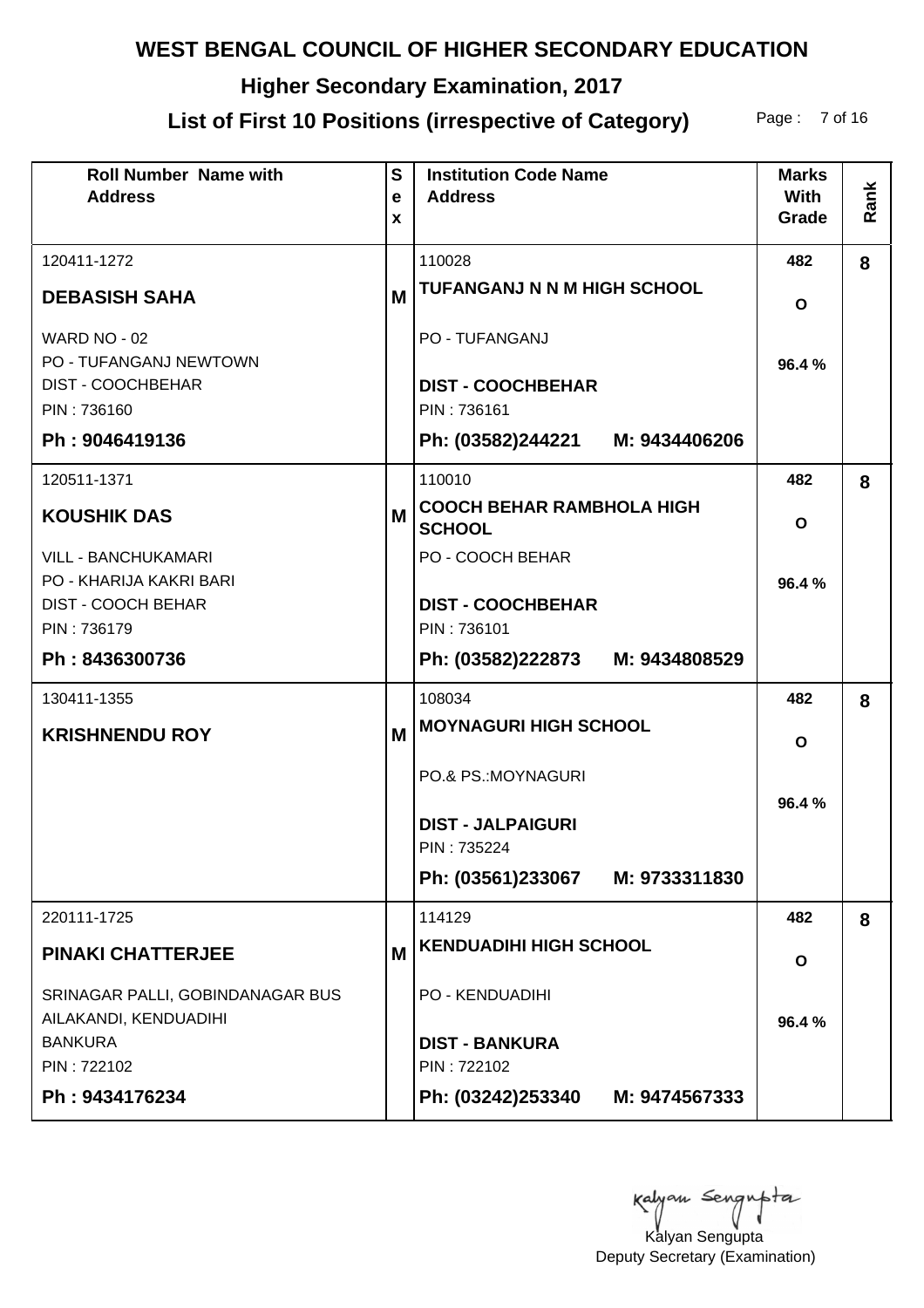## **Higher Secondary Examination, 2017**

### List of First 10 Positions (irrespective of Category) Page: 8 of 16

| <b>Roll Number Name with</b><br><b>Address</b>                                                                                 | $\mathbf{s}$<br>e<br>X | <b>Institution Code Name</b><br><b>Address</b>                                                                                 | <b>Marks</b><br><b>With</b><br>Grade | Rank |
|--------------------------------------------------------------------------------------------------------------------------------|------------------------|--------------------------------------------------------------------------------------------------------------------------------|--------------------------------------|------|
|                                                                                                                                |                        |                                                                                                                                |                                      |      |
| 220111-2284                                                                                                                    |                        | 114014                                                                                                                         | 482                                  | 8    |
| <b>SUBHAJIT MANDAL</b>                                                                                                         | M                      | <b>BANKURA ZILLA SCHOOL(GOVT)</b>                                                                                              | $\mathbf{o}$                         |      |
| <b>VIDYASAGAR PALLY</b><br>KATJURIDANGA, PO - KENDUADIHI<br><b>PS + DIST - BANKURA</b><br>PIN: 722102                          |                        | <b>PO - BANKURA</b><br><b>PS - BANKURA SADAR</b><br><b>DIST - BANKURA</b><br>PIN: 722101                                       | 96.4%                                |      |
| Ph: 9832716451                                                                                                                 |                        | Ph: (03242)251133 M: 9434219710                                                                                                |                                      |      |
| 300111-1148                                                                                                                    |                        | 113039                                                                                                                         | 482                                  | 8    |
| <b>AARADHYA PANDEY</b>                                                                                                         | M                      | <b>PURULIA ZILLA SCHOOL</b>                                                                                                    | $\mathbf{o}$                         |      |
| <b>VILLAGE SUKANTA PALLY BELGUMA</b><br>POST + DIST - PURULIA<br><b>WEST BENGAL</b><br>PIN: 723101                             |                        | <b>PO - PURULIA</b><br><b>PS - PURULIA</b><br><b>DIST - PURULIA</b><br>PIN: 723102                                             | 96.4%                                |      |
| Ph: 9932804545                                                                                                                 |                        | Ph: (03252)223296<br>М:                                                                                                        |                                      |      |
| 314011-1061                                                                                                                    |                        | 105155                                                                                                                         | 482                                  | 8    |
| <b>BAIDURYA NAYAK</b>                                                                                                          | M                      | <b>TAMLUK HAMILTON HIGH SCHOOL</b>                                                                                             | O                                    |      |
| <b>PARBATIPUR</b><br><b>TAMLUK</b><br>PURBA MEDINIPUR<br>PIN: 721636                                                           |                        | <b>PO - TAMLUK</b><br><b>PS - TAMLUK</b><br><b>DIST - PURBA MEDINIPUR</b><br>PIN: 721636<br>Ph: (03228)266043 M: 9474757710    | 96.4%                                |      |
|                                                                                                                                |                        |                                                                                                                                |                                      |      |
| 314011-1134                                                                                                                    |                        | 105155<br><b>TAMLUK HAMILTON HIGH SCHOOL</b>                                                                                   | 482                                  | 8    |
| <b>ARCHISMAN BHATTACHARJEE</b>                                                                                                 | M                      |                                                                                                                                | O                                    |      |
| <b>VILL - NISCHINTABASAN</b><br>PO - BAHICHA RD, PS - TAMLUK<br><b>DIST - PURBA MEDINIPUR</b><br>PIN: 721627<br>Ph: 9933554472 |                        | <b>PO - TAMLUK</b><br><b>PS - TAMLUK</b><br><b>DIST - PURBA MEDINIPUR</b><br>PIN: 721636<br>Ph: (03228)266043<br>M: 9474757710 | 96.4%                                |      |

Kalyan Sengn pta

Deputy Secretary (Examination) Kalyan Sengupta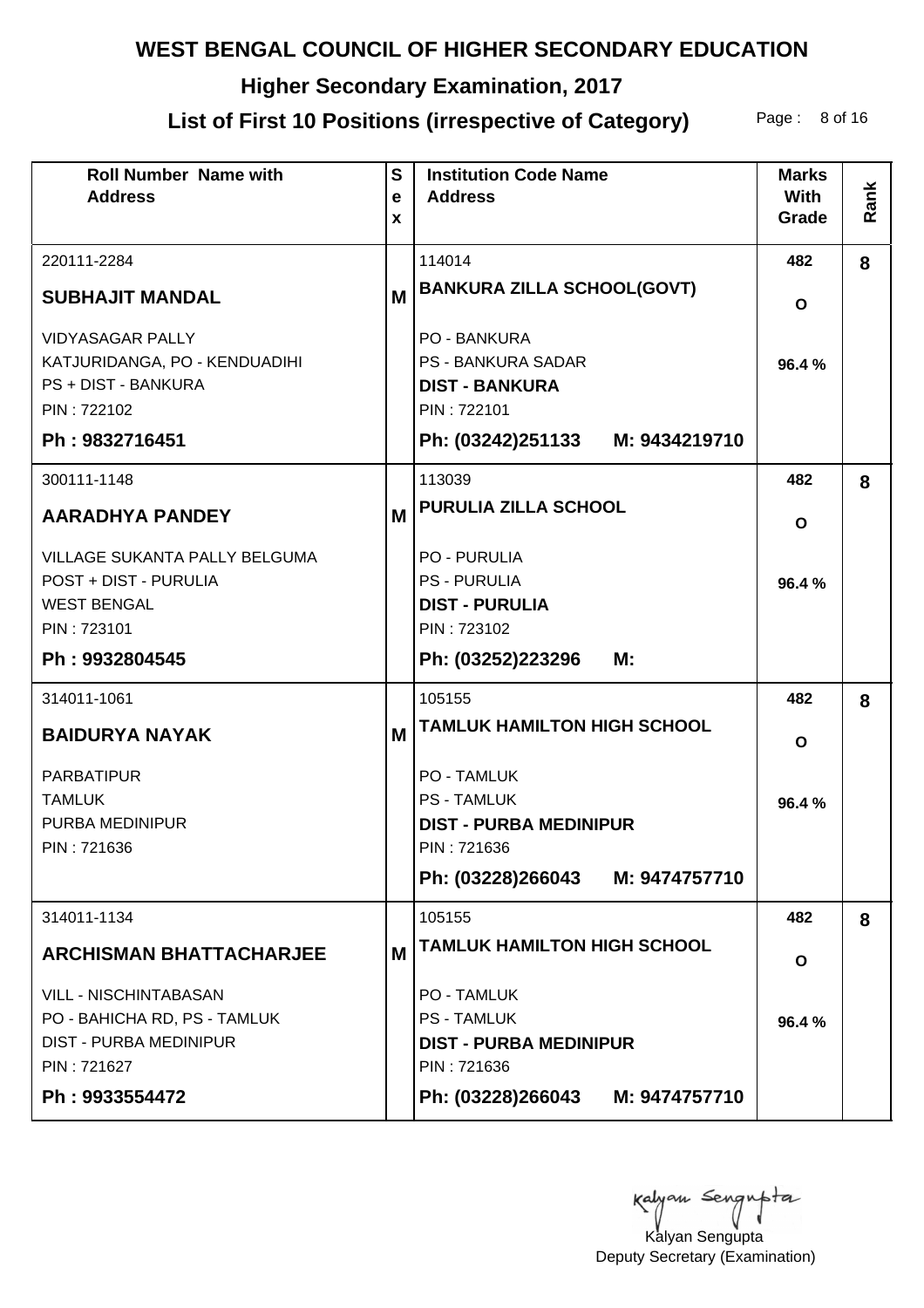## **Higher Secondary Examination, 2017**

### List of First 10 Positions (irrespective of Category) Page: 9 of 16

| <b>Roll Number Name with</b><br><b>Address</b>                                                                                 | S<br>e<br>X | <b>Institution Code Name</b><br><b>Address</b>                                          | <b>Marks</b><br><b>With</b><br>Grade | Rank |
|--------------------------------------------------------------------------------------------------------------------------------|-------------|-----------------------------------------------------------------------------------------|--------------------------------------|------|
|                                                                                                                                |             |                                                                                         |                                      |      |
| 320811-1428<br><b>SOUMYADEEP MANDAL</b>                                                                                        | м           | 205507<br><b>RAMAKRISHNA MISSION</b><br><b>VIDYABHABAN</b>                              | 482<br>$\mathbf{o}$                  | 8    |
| SWAPNANEER APARTMENT<br>CHARCH ROAD, PO - MIDNAPUR<br>PS - KOTOWALI, DIST - PASCHIM MEDINIPUR<br>PIN: 721101<br>Ph: 9434513684 |             | PO - MIDNAPORE<br><b>DIST - PASCHIM MIDNAPORE</b><br>PIN: 721101<br>Ph: (03222)275760   | 96.4%                                |      |
| 400211-1064                                                                                                                    |             | 101196                                                                                  | 482                                  | 8    |
| <b>SUPRATIM KUNDU</b>                                                                                                          | M           | <b>ST. LAWRENCE HIGH SCHOOL</b>                                                         | $\mathbf{o}$                         |      |
| 13/4 CENTRAL PARK, KUMUDINI APARTMENT<br>FLAT - 08, JADAVPUR<br><b>KOLKATA</b><br>PIN: 700032                                  |             | 27, BALLYGUNGE CIRCULAR ROAD<br>P.S. BALLYGUNGE<br><b>DIST - KOLKATA</b><br>PIN: 700019 | 96.4%                                |      |
| Ph: 9830533154                                                                                                                 |             | Ph: (033)24752539<br>M:                                                                 |                                      |      |
| 400411-1750                                                                                                                    |             | 101324                                                                                  | 482                                  | 8    |
| <b>HRIT MUKHERJEE</b>                                                                                                          | M           | <b>NAVA NALANDA HIGH SCHOOL</b>                                                         | $\mathbf{o}$                         |      |
| 50 B, PURBA PALLY<br>KASBA, HALTU                                                                                              |             | 55/5, PURNA DAS ROAD                                                                    | 96.4%                                |      |
| <b>KOLKATA</b><br>PIN: 700078                                                                                                  |             | <b>DIST - KOLKATA</b><br>PIN: 700029                                                    |                                      |      |
| Ph: 9433701984                                                                                                                 |             | Ph: (033)24645112 M: 9830011322                                                         |                                      |      |
| 410121-1108                                                                                                                    |             | 101198                                                                                  | 482                                  | 8    |
| <b>ALIPRIYA DAS</b>                                                                                                            | F           | TAKI HOUSE (GOVT. SPON)<br>MULTIPURPOSE GIRLS HIGH SCHOOL                               | O                                    |      |
| 26/1/1 ROY J N C LANE<br><b>KOLKATA</b>                                                                                        |             | 299, ACHARYA PRAFULLA CH ROAD<br>P.S.:NARKELDANGA<br><b>DIST - KOLKATA</b>              | 96.4%                                |      |
| PIN: 700036                                                                                                                    |             | PIN: 700009                                                                             |                                      |      |
| Ph: 9903078464                                                                                                                 |             | Ph: (033)23508635 M: 9433460272                                                         |                                      |      |

Kalyan Sengn pta

Deputy Secretary (Examination) Kalyan Sengupta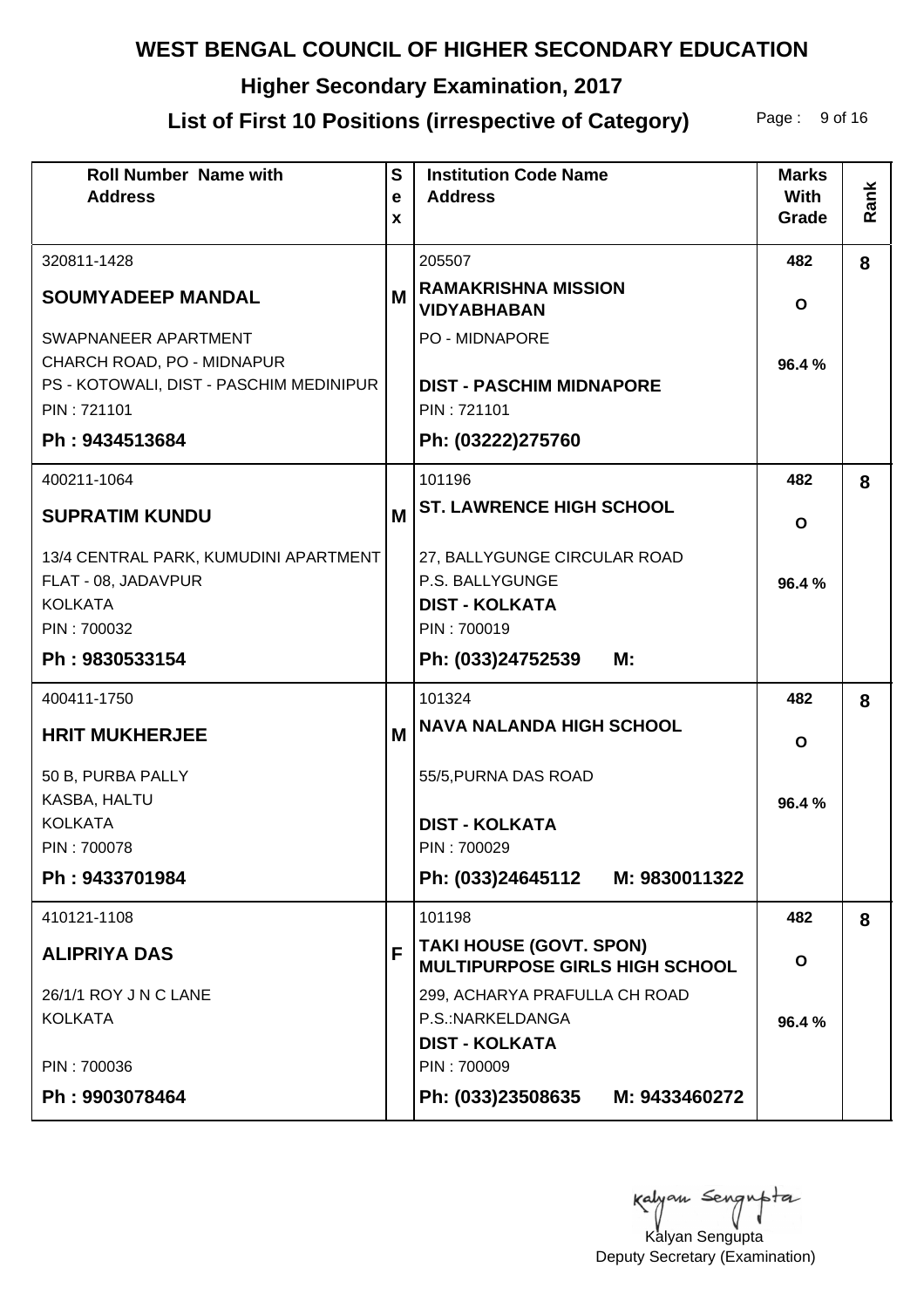## **Higher Secondary Examination, 2017**

### List of First 10 Positions (irrespective of Category) Page: 10 of 16

| <b>Roll Number Name with</b><br><b>Address</b>                                               | $\mathbf{s}$<br>e<br>X | <b>Institution Code Name</b><br><b>Address</b>                 | <b>Marks</b><br><b>With</b><br>Grade | Rank |
|----------------------------------------------------------------------------------------------|------------------------|----------------------------------------------------------------|--------------------------------------|------|
| 461511-1450                                                                                  |                        | 103463                                                         | 482                                  | 8    |
| <b>SAYAN MALLICK</b>                                                                         | M                      | <b>RAMAKRISHNA MISSION BOYS' HOME</b><br><b>HIGH SCHOOL</b>    | $\mathbf{o}$                         |      |
| <b>SHIB BHATAK ROAD</b><br>USHUMPUR, UTTAR PALLY<br>PO - AGARPARA, 24 PGS (N)<br>PIN: 700109 |                        | PO - RAHARA<br><b>DIST - 24 PARGANAS(NORTH)</b><br>PIN: 700118 | 96.4%                                |      |
| Ph: 9836836876                                                                               |                        | Ph: (033)25236969                                              |                                      |      |
| 120511-1630                                                                                  |                        | 110017                                                         | 481                                  | 9    |
| <b>ABHIK SARKAR</b>                                                                          | M                      | <b>JENKINS SCHOOL</b>                                          | $\mathbf{o}$                         |      |
| VILLAGE + POST - MAHISH BATHAN<br><b>DISTRICT - COOCHBEHAR</b>                               |                        | PO - COOCH BEHAR<br><b>DIST - COOCHBEHAR</b>                   | 96.2%                                |      |
| PIN: 736179                                                                                  |                        | PIN: 736101                                                    |                                      |      |
| Ph: 9593923525                                                                               |                        | Ph: (03582)222505<br>M:                                        |                                      |      |
| 120511-1631                                                                                  |                        | 110017                                                         | 481                                  | 9    |
| <b>DEBMALYA SARKAR</b>                                                                       | M                      | <b>JENKINS SCHOOL</b>                                          | $\mathbf{o}$                         |      |
| SOUTH KHAGRABARI CLUB LANE<br>SHYAMAPRASAD PALLY                                             |                        | PO - COOCH BEHAR                                               | 96.2%                                |      |
| PO+DIST COOCHBEHAR<br>PIN: 736101                                                            |                        | <b>DIST - COOCHBEHAR</b><br>PIN: 736101                        |                                      |      |
| Ph: 9434483478                                                                               |                        | Ph: (03582)222505<br>M:                                        |                                      |      |
| 120511-1632                                                                                  |                        | 110017                                                         | 481                                  | 9    |
| <b>SUBHADEEP ROY</b>                                                                         | M                      | <b>JENKINS SCHOOL</b>                                          | $\mathbf{o}$                         |      |
| <b>SHYAM SUNDAR PALLY</b><br><b>NO-2 KALIGHAT ROAD</b>                                       |                        | PO - COOCH BEHAR                                               | 96.2%                                |      |
| <b>COOCHBEHAR</b><br>PIN: 736101                                                             |                        | <b>DIST - COOCHBEHAR</b><br>PIN: 736101                        |                                      |      |
| Ph: 9475305003                                                                               |                        | Ph: (03582)222505<br>M:                                        |                                      |      |

Kalyan Sengn pta

Deputy Secretary (Examination) Kalyan Sengupta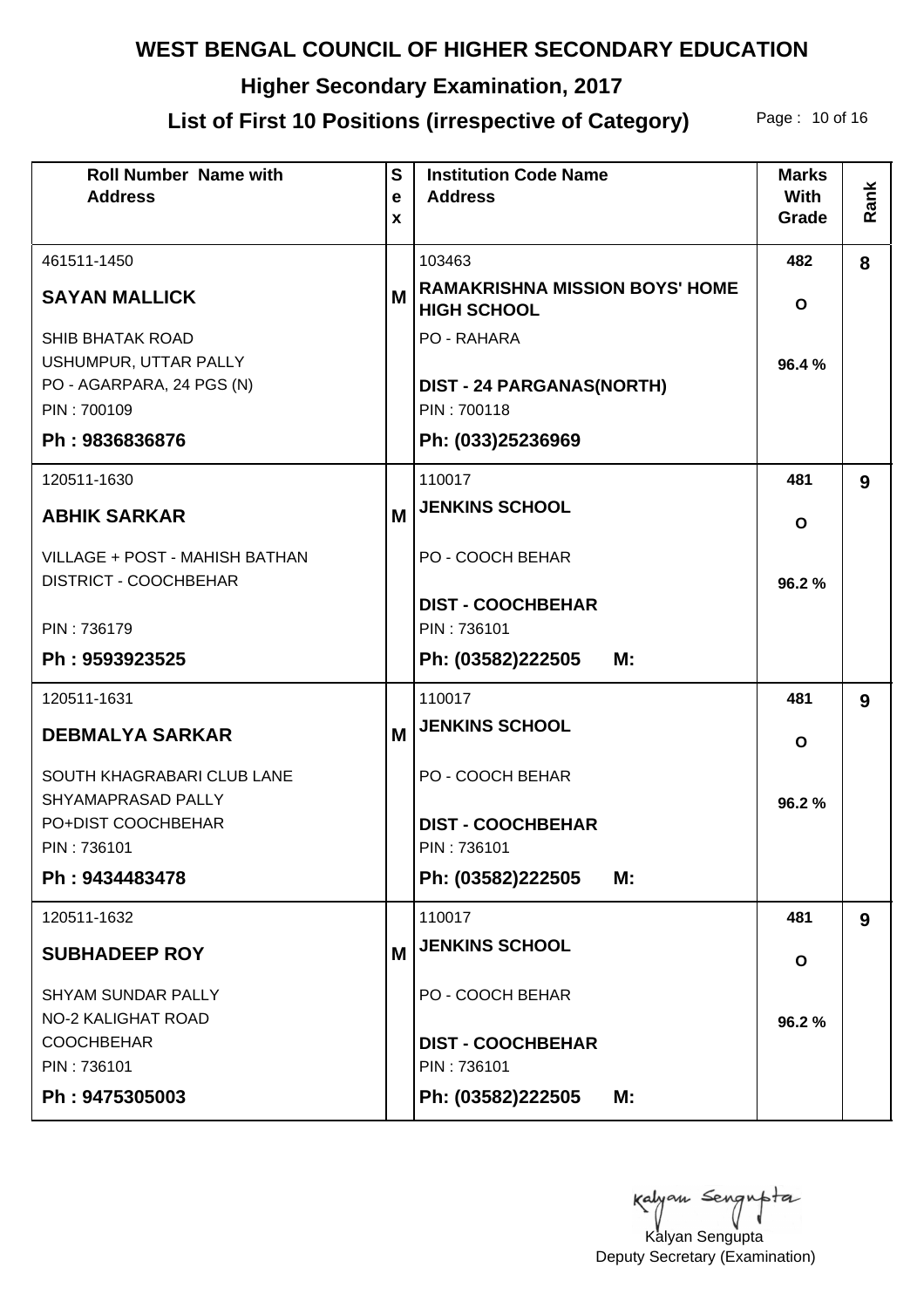## **Higher Secondary Examination, 2017**

### List of First 10 Positions (irrespective of Category) Page: 11 of 16

| <b>Roll Number Name with</b><br><b>Address</b>               | $\mathbf S$<br>e<br>X | <b>Institution Code Name</b><br><b>Address</b> | <b>Marks</b><br><b>With</b><br>Grade | Rank |
|--------------------------------------------------------------|-----------------------|------------------------------------------------|--------------------------------------|------|
|                                                              |                       |                                                |                                      |      |
| 120511-1656                                                  |                       | 110017                                         | 481                                  | 9    |
| <b>RIDDHIMAN SAHA</b>                                        | M                     | <b>JENKINS SCHOOL</b>                          | $\mathbf{o}$                         |      |
| DEBANGAN DOCTORS LANE<br><b>SUNITY ROAD BYE LANE</b>         |                       | PO - COOCH BEHAR                               | 96.2%                                |      |
| PO + DIST COOCHBEHAR<br>PIN: 736101                          |                       | <b>DIST - COOCHBEHAR</b><br>PIN: 736101        |                                      |      |
| Ph: 9434405410                                               |                       | Ph: (03582)222505<br>M:                        |                                      |      |
| 200711-2446                                                  |                       | 104045                                         | 481                                  | 9    |
| <b>DWAIPAYAN DUBEY</b>                                       | M                     | <b>BURDWAN TOWN SCHOOL</b>                     | $\mathbf{o}$                         |      |
| C/O-SANJOY GHOSAL KHANPUKUR-EAST<br>NEAR KALITALA PO-BURDWAN |                       | PO - BURDWAN<br><b>PS - BURDWAN</b>            | 96.2%                                |      |
| <b>DIST-BURDWAN</b><br>PIN: 713101                           |                       | <b>DIST - BURDWAN</b><br>PIN: 713101           |                                      |      |
| Ph: 9093451503                                               |                       | Ph: (0342)62385 M: 9434170757                  |                                      |      |
|                                                              |                       |                                                |                                      |      |
| 210121-1177                                                  |                       | 117202                                         | 481                                  | 9    |
| <b>ANANYA NEMO</b>                                           | F                     | <b>BENGAI HIGH SCHOOL</b>                      | O                                    |      |
| <b>VILL - BENGAI</b>                                         |                       | PO - BENGAI                                    |                                      |      |
| POST - BENGAI<br><b>DIST - HOOGHLY</b>                       |                       | <b>DIST - HOOGHLY</b>                          | 96.2%                                |      |
| PIN: 712611                                                  |                       | PIN: 712611                                    |                                      |      |
| Ph: 9733634886                                               |                       | Ph: (03211) 246-211 M: 9434589906              |                                      |      |
| 210121-1188                                                  |                       | 117202                                         | 481                                  | 9    |
| <b>KANKANA PAL</b>                                           | F                     | <b>BENGAI HIGH SCHOOL</b>                      | O                                    |      |
| VILL+PO-RATANPUR                                             |                       | PO - BENGAI                                    |                                      |      |
| DIST-HOOGHLY                                                 |                       | <b>DIST - HOOGHLY</b>                          | 96.2%                                |      |
| PIN: 712614                                                  |                       | PIN: 712611                                    |                                      |      |
| Ph: 9734249551                                               |                       | Ph: (03211) 246-211 M: 9434589906              |                                      |      |

Kalyan Sengn ysta

Deputy Secretary (Examination) Kalyan Sengupta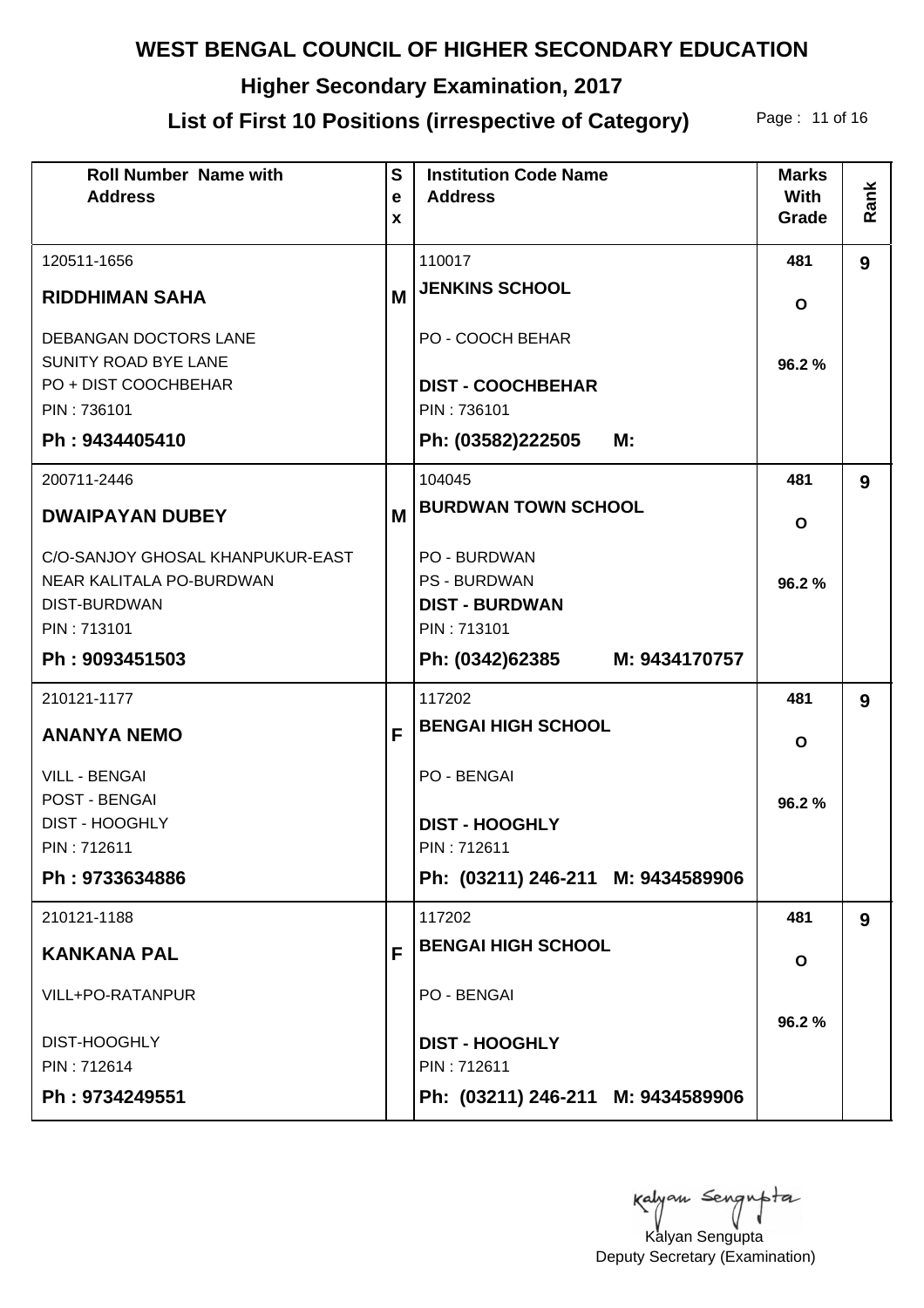## **Higher Secondary Examination, 2017**

### List of First 10 Positions (irrespective of Category) Page: 12 of 16

| <b>Roll Number Name with</b><br><b>Address</b>                                                       | S<br>e<br>X | <b>Institution Code Name</b><br><b>Address</b>                                                                            | <b>Marks</b><br><b>With</b><br>Grade | Rank |
|------------------------------------------------------------------------------------------------------|-------------|---------------------------------------------------------------------------------------------------------------------------|--------------------------------------|------|
| 211311-1214                                                                                          |             | 117115                                                                                                                    | 481                                  | 9    |
| <b>DIBYADEEP CHATTERJEE</b>                                                                          | M           | UTTARPARA GOVT HIGH SCHOOL                                                                                                | $\mathbf{o}$                         |      |
| 1/1 PRAN KRISHNA GANGULY ROAD<br>PO - BALLY<br><b>DIST - HOWRAH</b><br>PIN: 711201<br>Ph: 9830175997 |             | <b>PO - UTTARPARA</b><br><b>PS - UTTARPARA</b><br><b>DIST - HOOGHLY</b><br>PIN: 712258<br>Ph: (033)26634011 M: 9674434671 | 96.2%                                |      |
| 220111-2309                                                                                          |             | 114014                                                                                                                    | 481                                  | 9    |
| <b>DEBAJYOTI GANGULY</b>                                                                             | M           | <b>BANKURA ZILLA SCHOOL(GOVT)</b>                                                                                         | $\mathbf{o}$                         |      |
| <b>CIRCUS MAIDAN</b><br><b>NUTANCHATI</b><br><b>BANKURA</b><br>PIN: 722101                           |             | <b>PO - BANKURA</b><br><b>PS - BANKURA SADAR</b><br><b>DIST - BANKURA</b><br>PIN: 722101                                  | 96.2%                                |      |
| Ph: 9434346137                                                                                       |             | Ph: (03242)251133 M: 9434219710                                                                                           |                                      |      |
| 220721-1030<br><b>SAYANTI KUNDU</b>                                                                  | F           | 114066<br>SONAMUKHI B J HIGH SCHOOL                                                                                       | 481<br>$\mathbf{o}$                  | 9    |
| LALBAZAR<br><b>PO - SONAMUKHI</b>                                                                    |             | PO & PS - SONAMUKHI                                                                                                       | 96.2%                                |      |
| <b>DIST - BANKURA</b><br>PIN: 722207                                                                 |             | <b>DIST - BANKURA</b><br>PIN: 722207                                                                                      |                                      |      |
|                                                                                                      |             | Ph: (03244)275215 M: 9434523045                                                                                           |                                      |      |
| 300111-1260                                                                                          |             | 113080                                                                                                                    | 481                                  | 9    |
| <b>MANISANKAR MAHATO</b>                                                                             | M           | <b>RAMAKRISHNA MISSION VIDYAPITH</b>                                                                                      | O                                    |      |
| BARAPARASHYA HETYAKOLE                                                                               |             | PO - VIVEKANANDANAGAR                                                                                                     | 96.2%                                |      |
| <b>PURULIA</b><br>PIN: 723129                                                                        |             | <b>DIST - PURULIA</b><br>PIN: 723147                                                                                      |                                      |      |
| Ph: 9800378208                                                                                       |             | Ph: (3252)03252- M: 9232535533                                                                                            |                                      |      |

Kalyan Sengn pta

Deputy Secretary (Examination) Kalyan Sengupta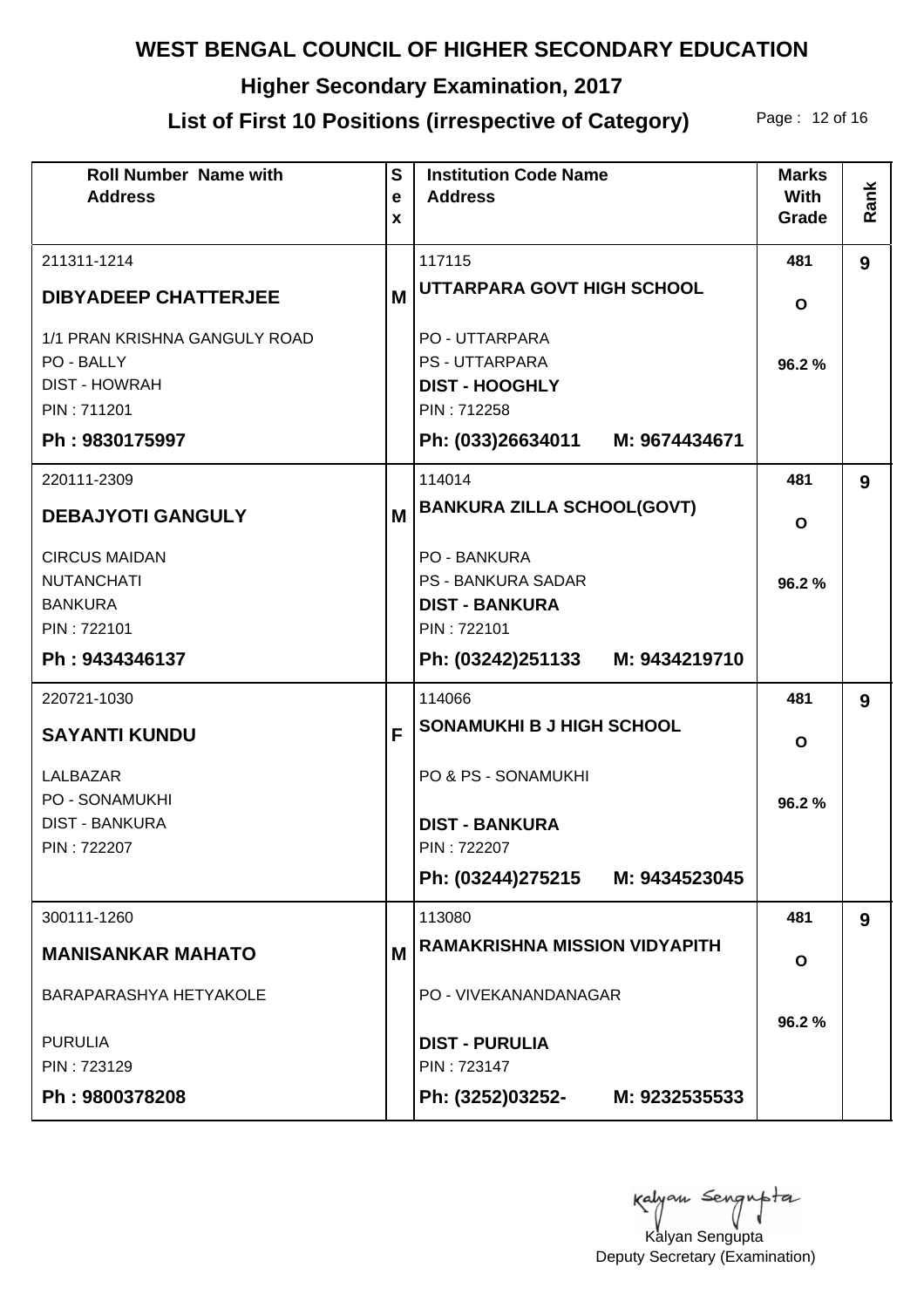## **Higher Secondary Examination, 2017**

### List of First 10 Positions (irrespective of Category) Page: 13 of 16

| <b>Roll Number Name with</b><br><b>Address</b>                                                           | $\mathbf{s}$<br>e<br>X | <b>Institution Code Name</b><br><b>Address</b>                        | <b>Marks</b><br>With<br>Grade | Rank |
|----------------------------------------------------------------------------------------------------------|------------------------|-----------------------------------------------------------------------|-------------------------------|------|
|                                                                                                          |                        |                                                                       |                               |      |
| 400311-1587<br><b>MANABENDRA DAS</b>                                                                     | M                      | 101161<br><b>NEW ALIPORE MULTIPURPOSE</b><br><b>SCHOOL</b>            | 481<br>$\mathbf{o}$           | 9    |
| 80 - IZZA TULLAH LANE<br><b>TOLLYGUNGE PHARI</b><br><b>KOLKATA</b><br>PIN: 700033                        |                        | 23A/439/1, DIAMOND HARBOUR RD<br><b>DIST - KOLKATA</b><br>PIN: 700053 | 96.2%                         |      |
| Ph: 9239541583                                                                                           |                        | Ph: (033)24782536 M: 9433354910                                       |                               |      |
| 400321-1470                                                                                              |                        | 101252                                                                | 481                           | 9    |
| <b>AASTHA TULSYAN</b>                                                                                    | F                      | <b>BIDYA BHARATI GIRLS HIGH SCHOOL</b>                                | $\mathbf{o}$                  |      |
| 159/3, BECHARAM CHATTERJEE ROAD                                                                          |                        | 23A/27NB, BLOCK - B, NEW ALIPUR                                       |                               |      |
|                                                                                                          |                        | <b>DIST - KOLKATA</b>                                                 | 96.2%                         |      |
| PIN: 700034                                                                                              |                        | PIN: 700053                                                           |                               |      |
| Ph: 9903313457                                                                                           |                        | Ph: (033)24780348                                                     |                               |      |
| 420221-1001                                                                                              |                        | 106031                                                                | 481                           | 9    |
| <b>TWISHA CHATTERJEE</b>                                                                                 | F                      | <b>BELUR HIGH SCHOOL</b>                                              | $\mathbf{o}$                  |      |
| 27 KAILASH BANERJEE LANE<br><b>BALLY, HOWRAH</b>                                                         |                        | 310 G T ROAD, PO - BELURMATH<br>PS.: BALLY<br><b>DIST - HOWRAH</b>    | 96.2%                         |      |
| PIN: 711201                                                                                              |                        | PIN: 711202                                                           |                               |      |
| Ph: 9433609781                                                                                           |                        | Ph: (033)6540135 M: 9433239734                                        |                               |      |
| 110721-1511                                                                                              |                        | 207104                                                                | 480                           | 10   |
| <b>KAZI DILRUBA KHANAM</b>                                                                               | F                      | <b>MURALIGANJ HIGH SCHOOL (H.S.)</b>                                  | $\mathbf{o}$                  |      |
| <b>VILL - DAKSHIN KHAYERBARI</b><br>PO - RANGALIBAZNA, PS - MADARI HAT<br>DIST - ALIPURDUAR, WEST BENGAL |                        | PO - CHITALGHATA<br><b>DIST - DARJEELING</b>                          | 96.0%                         |      |
| PIN: 735213                                                                                              |                        | PIN: 734426                                                           |                               |      |
| Ph: 9800791418                                                                                           |                        | Ph: (0353)6455918<br>M: 9434141813                                    |                               |      |

Kalyan Sengupta

Deputy Secretary (Examination) Kalyan Sengupta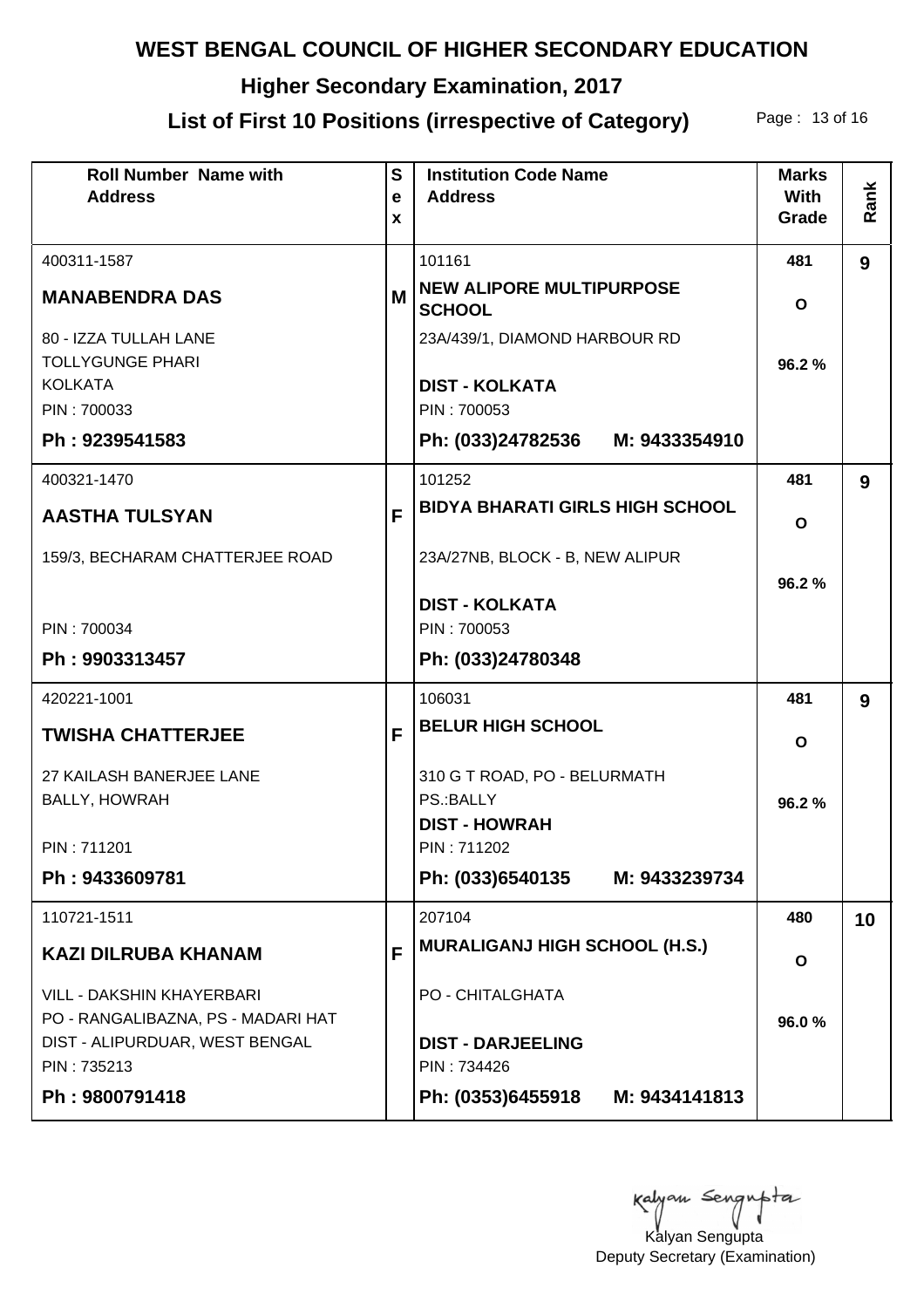## **Higher Secondary Examination, 2017**

### List of First 10 Positions (irrespective of Category) Page: 14 of 16

| <b>Roll Number Name with</b><br><b>Address</b> | $\mathbf S$<br>e<br>X | <b>Institution Code Name</b><br><b>Address</b> | <b>Marks</b><br><b>With</b><br>Grade | Rank |
|------------------------------------------------|-----------------------|------------------------------------------------|--------------------------------------|------|
|                                                |                       |                                                |                                      |      |
| 120511-1704                                    |                       | 110017                                         | 480                                  | 10   |
| <b>PARTHA PROTIM BARMAN</b>                    | м                     | <b>JENKINS SCHOOL</b>                          | $\mathbf{o}$                         |      |
| <b>VILL-CHHAT NOTA FELA</b>                    |                       | PO - COOCH BEHAR                               |                                      |      |
| PO-MANSAB SEORAGURI PS-DINHATA                 |                       |                                                | 96.0%                                |      |
| <b>DIST-COOCH BEHAR</b>                        |                       | <b>DIST - COOCHBEHAR</b>                       |                                      |      |
| PIN: 736134                                    |                       | PIN: 736101                                    |                                      |      |
| Ph: 9832673620                                 |                       | Ph: (03582)222505<br>M:                        |                                      |      |
| 140111-1463                                    |                       | 109014                                         | 480                                  | 10   |
| <b>KUSHAL MODAK</b>                            | M                     | RAIGANJ CORONATION HIGH SCHOOL                 | $\mathbf{o}$                         |      |
| <b>SUNILDHAR SARANEE</b>                       |                       | PO & PS - RAIGANJ                              |                                      |      |
| VILL + PO DEBINAGAR                            |                       |                                                | 96.0%                                |      |
| PS RAIGANJ, DIST UTTAR DINAJPUR<br>PIN: 733123 |                       | <b>DIST - UTTAR DINAJPUR</b><br>PIN: 733134    |                                      |      |
| Ph: 9434962363                                 |                       | Ph: (03523)52756 M: 9434052757                 |                                      |      |
|                                                |                       |                                                |                                      |      |
| 211311-1097                                    |                       | 117115                                         | 480                                  | 10   |
| <b>SUBHENDU PRAMANIK</b>                       | M                     | UTTARPARA GOVT HIGH SCHOOL                     | $\mathbf{o}$                         |      |
| SUBHASPALLY NETAJIMORE                         |                       | <b>PO - UTTARPARA</b>                          |                                      |      |
| PO-KOTULPUR                                    |                       | <b>PS - UTTARPARA</b>                          | 96.0%                                |      |
| <b>DIST-BANKURA</b>                            |                       | <b>DIST - HOOGHLY</b>                          |                                      |      |
| PIN: 722141                                    |                       | PIN: 712258                                    |                                      |      |
| Ph: 9474531579                                 |                       | Ph: (033)26634011 M: 9674434671                |                                      |      |
| 211621-1400                                    |                       | 117214                                         | 480                                  | 10   |
| <b>ANISHA GHOSH</b>                            | F                     | <b>MASAT APTAP MITRA HIGH SCHOOL</b>           | $\mathbf{o}$                         |      |
| <b>VILL-MASAT PO-MASAT</b>                     |                       | PO - MASAT                                     |                                      |      |
|                                                |                       | <b>BLOCK - CHANDITALA</b>                      | 96.0%                                |      |
| DIST-HOOGHLY                                   |                       | <b>DIST - HOOGHLY</b>                          |                                      |      |
| PIN: 712701                                    |                       | PIN: 712701                                    |                                      |      |
| Ph: 09932485880                                |                       | M: 9830896760                                  |                                      |      |

Kalyan Sengn pta

Deputy Secretary (Examination) Kalyan Sengupta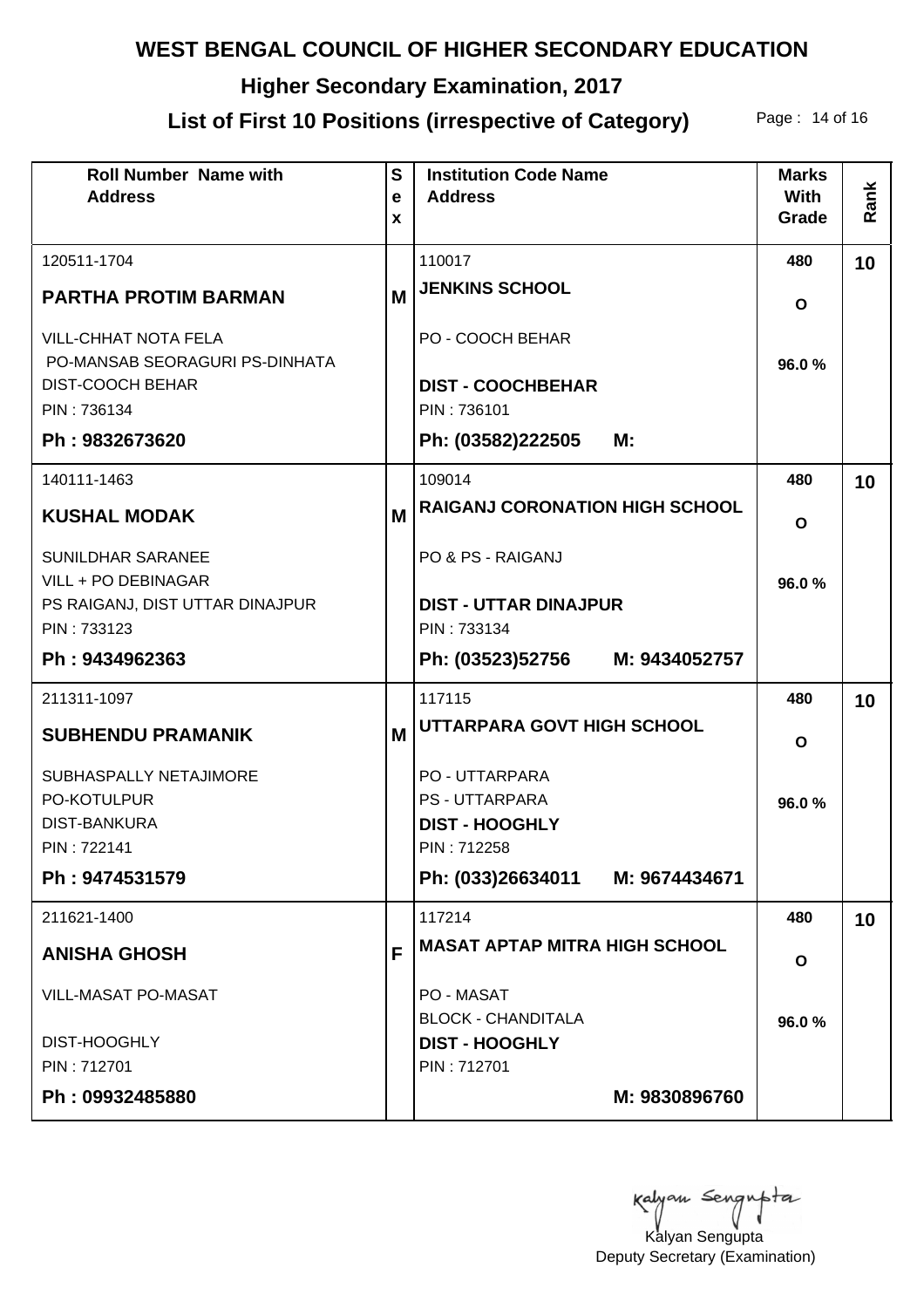## **Higher Secondary Examination, 2017**

# List of First 10 Positions (irrespective of Category) Page: 15 of 16

| <b>Roll Number Name with</b><br><b>Address</b>                                                               | $\mathbf{s}$<br>e<br>X | <b>Institution Code Name</b><br><b>Address</b>                                                                 | <b>Marks</b><br><b>With</b><br>Grade | Rank |
|--------------------------------------------------------------------------------------------------------------|------------------------|----------------------------------------------------------------------------------------------------------------|--------------------------------------|------|
| 222121-1021                                                                                                  |                        | 114057                                                                                                         | 480                                  | 10   |
| <b>JAYASHREE NANDI</b>                                                                                       | F                      | <b>RAJAGRAM S B RAHA INSTITUTION</b><br>(H.S.)                                                                 | $\mathbf{o}$                         |      |
| <b>VILL - RAIBAGHINI</b><br><b>PO - RAIBAGHINI</b><br><b>DIST - BANKURA</b><br>PIN: 722122<br>Ph: 9007982459 |                        | <b>PO - RAHAGRAM</b><br>PS - JOYPUR<br><b>DIST - BANKURA</b><br>PIN: 722122<br>Ph: (03244)250365 M: 9932823928 | 96.0%                                |      |
| 230211-1789                                                                                                  |                        | 115014                                                                                                         | 480                                  | 10   |
| <b>SOURISH BANERJEE</b>                                                                                      | M                      | <b>BIRBHUM ZILLA SCHOOL</b>                                                                                    | $\mathbf{o}$                         |      |
| CHHAYA KUTIR RABINDRAPALLY<br><b>PO - SURI</b><br><b>DIST - BIRBHUM</b><br>PIN: 731101                       |                        | PO & PS - SURI<br><b>DIST - BIRBHUM</b><br>PIN: 731101                                                         | 96.0%                                |      |
|                                                                                                              |                        | Ph: (03462)255285 M: 9434038965                                                                                |                                      |      |
| 230321-1282<br><b>ANUKATHA KHAN</b>                                                                          | F                      | 115183<br><b>TECHNO INDIA GROUP ACADEMIA</b><br><b>BOLPUR</b><br>PO-BOLPUR                                     | 480<br>$\mathbf{o}$                  | 10   |
|                                                                                                              |                        | <b>DIST-BIRBHUM</b>                                                                                            | 96.0%                                |      |
|                                                                                                              |                        | PIN: 731235                                                                                                    |                                      |      |
|                                                                                                              |                        | Ph: (03463)<br>M: 9830050303                                                                                   |                                      |      |
| 400621-1248                                                                                                  |                        | 101188                                                                                                         | 480                                  | 10   |
| <b>VAISHNA BISWAS</b>                                                                                        | F                      | SOUTH POINT HIGH SCHOOL                                                                                        | $\mathbf{o}$                         |      |
| <b>67A SURVEY PARK</b><br><b>SANTOSHPUR</b><br><b>KOLKATA</b><br>PIN: 700075                                 |                        | 82/7A, BALLYGUNGE PLACE, P.S. GARIAHAT<br><b>DIST - KOLKATA</b><br>PIN: 700019                                 | 96.0%                                |      |
| Ph: 9830079885                                                                                               |                        | Ph: (033)24555915 M: 9831150246                                                                                |                                      |      |

pta Kalyan Sengn

Deputy Secretary (Examination) Kalyan Sengupta